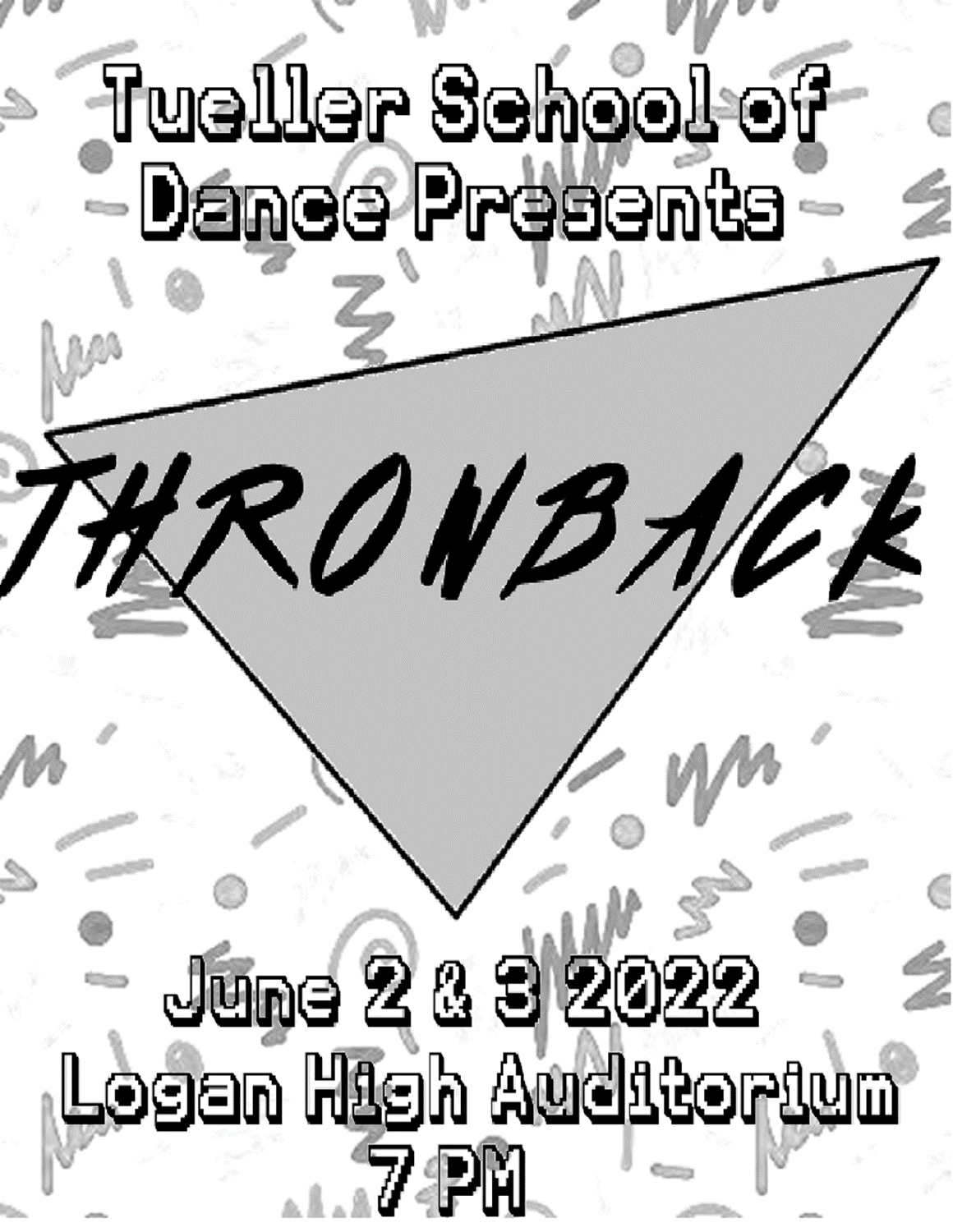#### **Order of Show**

| Geronimo — 4th Grade                       |  |
|--------------------------------------------|--|
|                                            |  |
|                                            |  |
|                                            |  |
|                                            |  |
|                                            |  |
| Nothings Gonna Stop Us - Freshies          |  |
|                                            |  |
| Wolly Bully <b>Montangler</b> Mon. 1st/2nd |  |
|                                            |  |
|                                            |  |
|                                            |  |
|                                            |  |
|                                            |  |
|                                            |  |
|                                            |  |
|                                            |  |
|                                            |  |
| Boogie Fever —————————————— Mon. 1st/2nd   |  |
|                                            |  |
|                                            |  |
|                                            |  |
|                                            |  |
|                                            |  |
|                                            |  |
| New York, Whats Happenin' — 4th Grade      |  |
| Impossible – Freshies                      |  |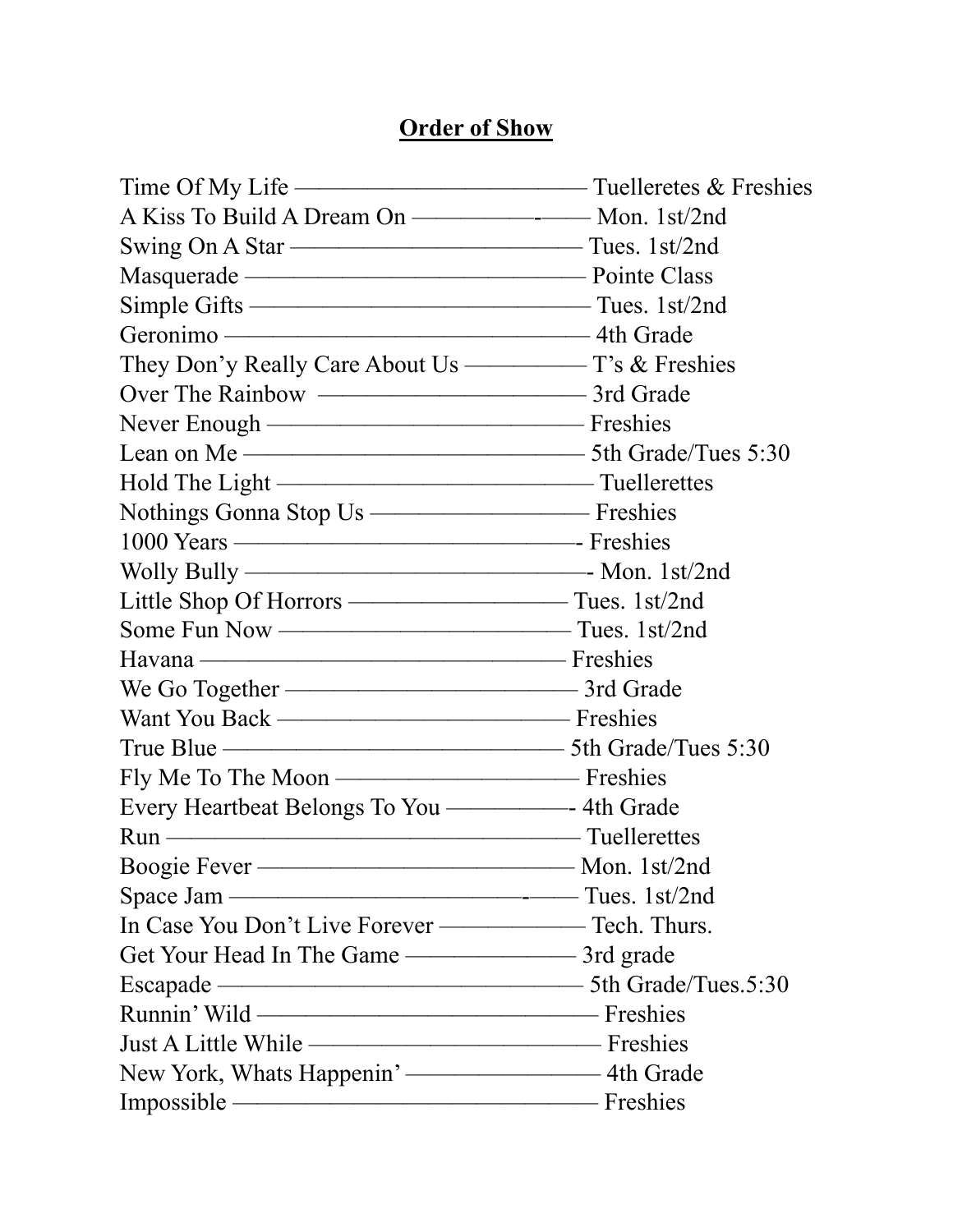| <b>Greatest Show</b> | Hip Hop A         |
|----------------------|-------------------|
| Stronger -           | -- Hip Hop B      |
| Finale               | Complete Ensemble |

## **\*\*Credits\*\***

### **Tueller School of Dance Founder-** Valene Tueller **Artistic Director and Head Instructor-** Tina Comadena **Instructors/Choreographers**- Nikila Lopez, Bailee Hadlock, Jordan Farmer, Natalie Tueller, Bauni Nilson, Katie Tyler, Laycee Mozingo,

**Seamstresses**- Michelle Hooley, Stephanie Hendrickson, Amy Carlsen, Melanie Killpack

#### **Summer Dance Session**

*We encourage all dancers to keep progressing thru the summer.* 

#### **Summer classes begin Tues. June 14th and are held on Tues. and Wed.**

Continue working on technique, dance basics and learn fun combos lots of dancing.

*Dancers interested in joining our Award Winning Performing groups must participate in summer dance.* To Register email tuellerdance@gmail.com

#### **2022-23 Fall Classes will beg. Thurs. Aug. 18th**  Fall Registration Info will be on website soon. wW